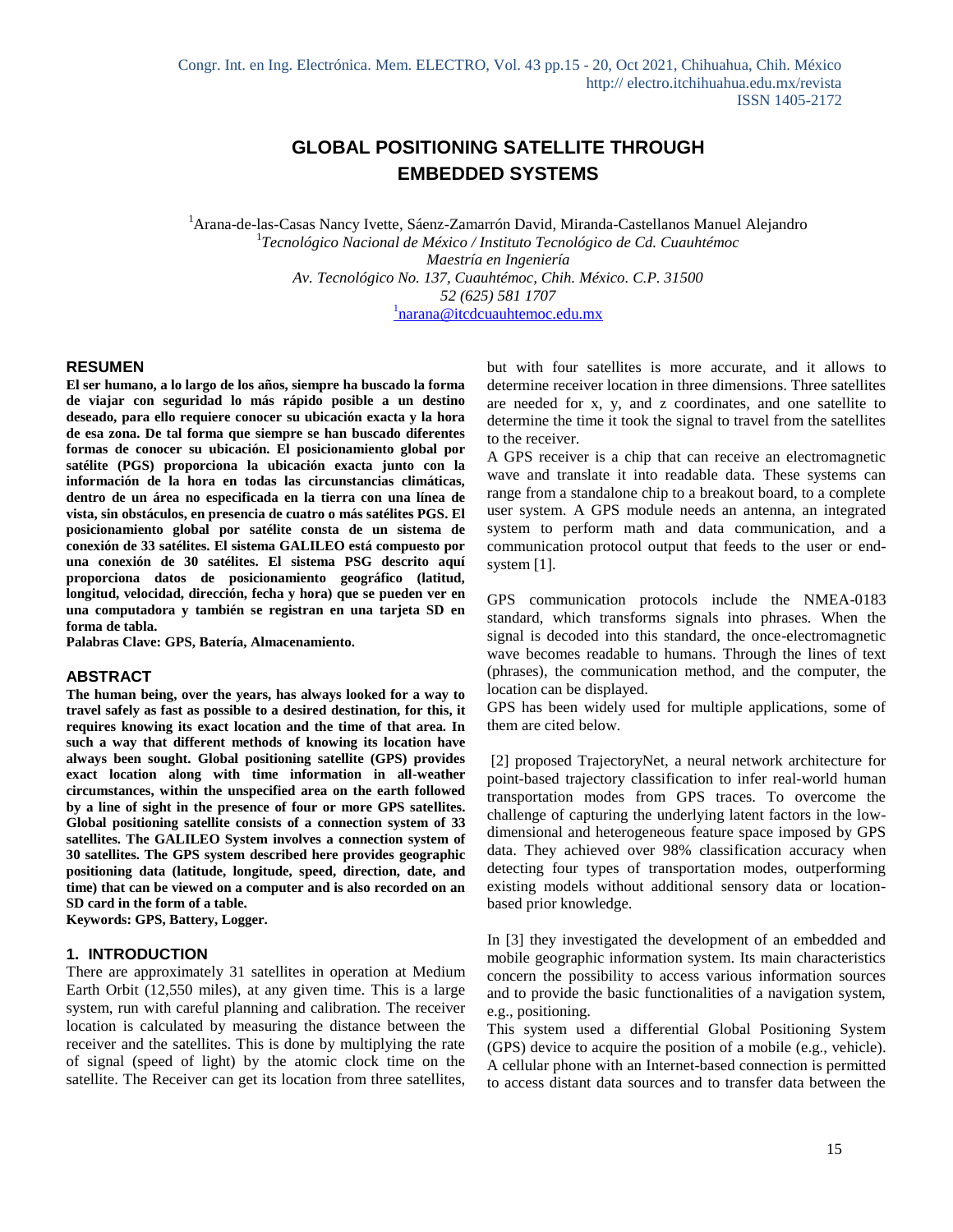components of the system. A Web browser and a Java applet were used for data integration and visualization.

[4] described the improvement of the positioning accuracy of a GPS receiver, using software to apply the GPS to compact, hand-held devices. DGPS with a software FM demodulator, and a modified Kalman filter was proposed and applied to a GPS receiver. The positioning accuracy is 35m. with a standalone GPS, 9 m. with DGPS and, 15 m. with a Kalman filter. With both methods, the positioning accuracy was improved to 2 m.

The [5] research work explored how to avoid vehicle stealing and provided more security to the vehicles. The implemented system contained a single-board embedded system which was equipped with a global system for mobile (GSM) and global positioning system (GPS) along with a microcontroller installed in the vehicle. The use of GSM and GPS technologies allowed the system to track the object and provides the most up-to-date information about ongoing trips.

The [6]-paper presented autonomous accident prevention with security enabling techniques, speed control and accident detection system. Accident detection system comprised of GPS and GSM in cell phones. As collision occurred, a piezoelectric sensor will detect the signal and sends it to the ATmega328P microcontroller. Then, the GPS available in the smartphone started communicating with the satellite and get the latitude and longitude values and name of place of accident to be sent to the previously set phone numbers of relatives, ambulance services.

[7] proposed a system which was the integration of multiple devices, Hardware comprised of a portable system that endlessly communicates with a sensible phone that had access to the web. The System consisted of an Arduino UNO, GSM module (SIM900A), GPS module (Neo-6M), IoT module (ESP8266), Accelerometer Sensor (ADXL345), Buzzer, Panic Button, LCD. In that project, when a woman sensed danger, she had to press the Panic Button of the device. Once the system was activated, it tracked the current location using GPS (Global Positioning System) and sent an emergency message using GSM (Global System for Mobile communication) to the registered mobile number and nearby police station.

In [8]-paper they studied how powerful the low-cost embedded IMU and GPS could become for Intelligent Vehicles. The information given by the accelerometer and gyroscope was useful if the relations between the smartphone reference system, the vehicle reference system and the world reference system are known. They proposed a method to calibrate a smartphone onboard a vehicle using its embedded IMU and GPS, based on longitudinal vehicle acceleration. The results showed that the system achieved high accuracy, the typical error is 1%, and was immune to electromagnetic interference.

An intelligent hybrid scheme consisting of an Artificial Neural Network (ANN) and Kalman Filter (KF) was proposed in [9] to overcome the limitations of KF and to improve the performance of the Inertial Navigation System/Global Positioning Satellite (INS/GPS) integrated system in previous studies.

In this research work, a system has been developed based on a microcontroller that consists of a GPS, a microSD memory logger, and a battery to give power independence. The whole system can provide exact positioning, course of travel, date, and time, useful to build more sophisticated applications.

## **2. SPARKFUN GPS LOGGER SHIELD**

The SparkFun GPS Logger Shield (Figure 1) teams up with the Arduino to access a GPS module, an input for a µSD memory card, and whatever other peripherals are needed to turn the Arduino into a logging device for tracking data. position, speed monitoring and altitude observation. The card is based on a GP3906-TLP GPS module: a 66-channel GPS receiver with a MediaTek MT3339 architecture and an update rate of up to 10Hz. The GPS module will transmit constant position updates through a TTL-level serial port, which you can then log onto a µSD card and/or use for other purposes.



*Fig. 1 SparkFun Logger Shield Board.*

Everything on the board is highly configurable: a switch allows you to select the GPS module's UART interface between hardware or software ports, the  $\mu SD$  card works through a hardware SPI port, which is compatible with most Arduino designs and the additional prototype space that allows you to add other components that are needed to complete a project. The main voltage supply of the GPS Logger Shield is taken from the Arduino 5V header pin. This voltage is regulated at 3.3V, which is supplied to both the GPS module and the µSD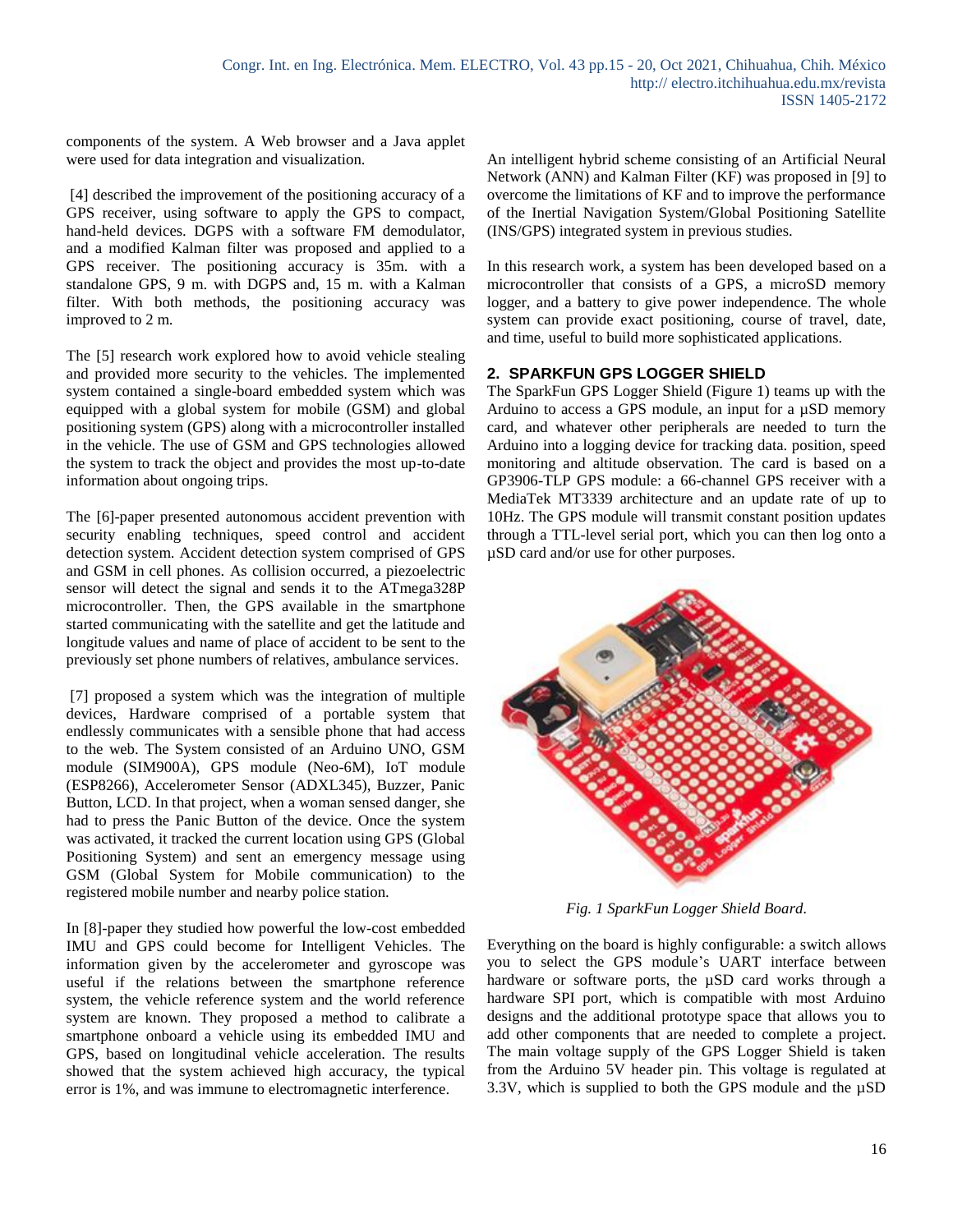card. These two components draw about 30 mA on average, but very occasionally they can rise to around 100 mA. A 12mm coin cell battery is also recommended, which fits into the GPS Shield battery holder [1].

## **2.1. GPS GP3906-TLP**

The GP3906-TLP is a GPS POT module (figure 2) designed for ultra-low power consumption environments. It is a GPS receiver providing a solution that offers high performance in speed and position accuracy, as well as high sensitivity and tracking capacity in urban conditions. The GPS chipsets inside the module are designed by MediaTek Inc., which is the world's leading digital medium. It is a solution provider and the largest IC company. The module can support up to 66 channels. The GPS solution enables small form factor devices. They deliver breakthroughs in GPS performance, accuracy, integration, computing power, and flexibility. They are designed to simplify the integration of the embedded system [10].



*Fig. 2 GP3906-TLP.*

## **2.2. GPS's accuracy**

GPS *GP3906-TLP* receiver is capable to take in the normal signals from the Global Positioning Satellite systems to achieve 3 m positional accuracy according to its datasheet [11].

When in motion, it achieves a velocity accuracy of 0.1 m/s and acceleration of 0.1 m/s<sup>2</sup>. It is updated in a time of 10 ns. GP3906-TLP´s precision is shown in Table 1.

|  |  |  | Table 1. GP3906-TLP's accuracy characteristics |
|--|--|--|------------------------------------------------|
|--|--|--|------------------------------------------------|

| Position     | 3m                  |
|--------------|---------------------|
| Velocity     | $0.1 \text{ m/s}$   |
| Acceleration | $0.1 \text{ m/s}^2$ |
| Timming      | 10 ns               |

## **2.3. Universal Time Coordínate (UTC)**

The acronym UTC stands for Universal Time Coordinated, which was formerly called the time on Greenwich Mean Time (GMT) or Zulu time (Z). This is the local time in the Prime Meridian (i.e., the one whose longitude is  $0^{\circ}$ ) given in hours and minutes on the 24-hour clock. For example, we consider the hour 1350 UTC which means 13 hours and 50 minutes after midnight, or 1:50 pm in the Prime Meridian. Next, the UTC time differences for each location will be observed (Table 2).

## **2.4. GPS 3906 Battery Supply**

It is necessary to verify the battery that must be used and how to connect it for the GPS to work. A supply voltage between 2.0-4.3V is required at the VBAT pin. If you have a 12mm coin cell battery. The battery is inserted by placing it with the  $+$  side facing up.

An important note is that supplying the GP3906 with a battery backup ensures that its real-time clock (RTC) will continue to function, even when the rest of the board is powered off. That allows the module to get faster GPS solutions when it is initially powered up. It does not consume much power, around 5-6 µA, so a 12mm coin cell battery can keep the board running (in sleep mode) for about a year.

## **3. LIBRARIES**

On the official page of Sparkfun [1], you look for the board called SparkFun GPS Logger Shield, with which the project is carried out, and thus you get what is necessary for the said board to work and communicate with Arduino.

In the case of the GPS 3906, you must download the TinnyGPS++ libraries to be able to add them to the Arduino and the GPS can work. For this on the Sparkfun page you must go to the link: TinyGPS Serial Streaming, from there it redirects to another link (Figure 3).

|  |  | Table 2. Time zone subtracting or adding to UTC. |  |  |
|--|--|--------------------------------------------------|--|--|
|--|--|--------------------------------------------------|--|--|

|            | Adjusted |
|------------|----------|
| Local time | schedule |
|            | (Hours)  |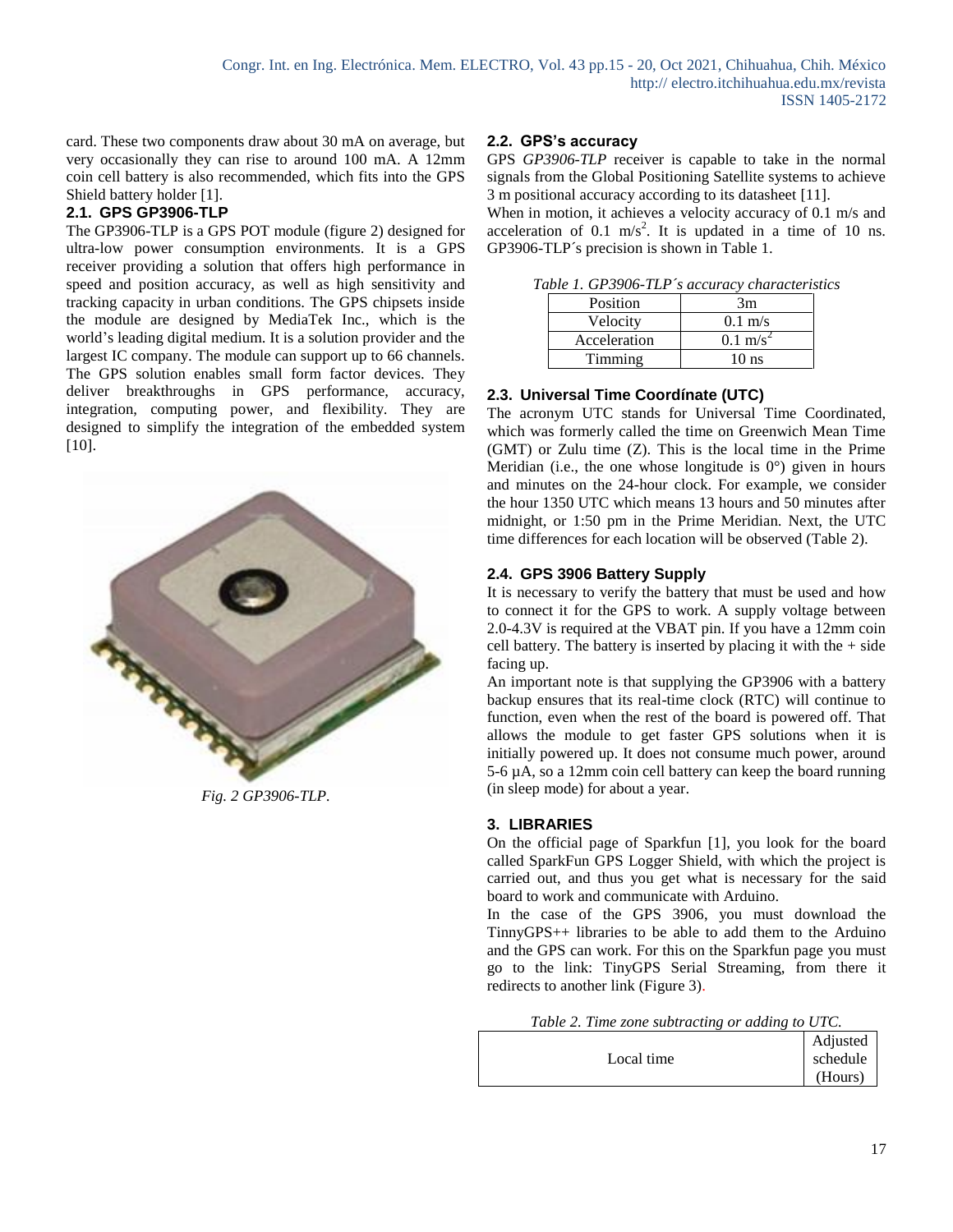| Atlantic Time (ADT)                     | $-3$  |  |
|-----------------------------------------|-------|--|
| Atlantic Standard Time (AST)            | -4    |  |
| Eastern Time (EDT)                      |       |  |
| Eastern Standard Time (EST)             | $-5$  |  |
| Central Time (CDT)                      |       |  |
| Central Standard Time (CST)             | -6    |  |
| Mountain Time (MDT)                     |       |  |
| Mountain Standard Time (MST)            | $-7$  |  |
| Pacific Time (PDT)                      |       |  |
| Pacific Standard Time (PST)             | $-8$  |  |
| Alaska Time (ADT)                       |       |  |
| Alaska Standard Time (ASA)              | $-9$  |  |
| Hawaii Standard Time (HAW)              | $-10$ |  |
| New Zealand Standard Time (NZT)         | $+12$ |  |
| International Timeline (IDLT)           |       |  |
| Guam Standard Time (GST)                | $+10$ |  |
| Australian Eastern Standard Time (EAST) |       |  |
| Japan Standard Time (JST)               | $+9$  |  |
| China Coast Time (CCT)                  | $+8$  |  |
| Western Australian Standard Time (WAST) | $+7$  |  |
| Russian Time Zone 5 (ZP5)               | $+6$  |  |
| Russian Time Zone 4 (ZP4)               | $+5$  |  |
| Russian Time Zone 3 (ZP3)               | $+4$  |  |
| Baghdad Time (BT)                       | $+3$  |  |
| Russian Time Zone 2 (ZP2)               |       |  |
| Eastern European Time (EET)             | $+2$  |  |
| Russian Time Zone 1 (ZP1)               |       |  |
| Central European Time (CET)             |       |  |
| French Winter Time (FWT)                |       |  |
| Middle Europe Time (MET)                | $+1$  |  |
| Swedish Winter Time (SWT)               |       |  |
| Average Winter Europe Time (MEWT)       |       |  |
| Western European Time (WET)             | 0     |  |
| Greenwich Mean Time                     |       |  |

## $TinyGPS ++$

Un \* NUEVO \* Analizador GPS / NMEA con todas las funciones para Arduino

TinyGPS ++ es una nueva biblioteca de Arduino para analizar flujos de datos NMEA proporcionados por módulos GPS

Al igual que su predecesor, TinyGPS, esta biblioteca proporciona métodos compactos y fáciles de usar para extraer la posición, fecha, hora, altitud, velocidad y rumbo de los dispositivos GPS de consumo.

Sin embargo, la interfaz del programador de TinyGPS ++ es considerablemente más simple de usar que TinyGPS, y la nueva biblioteca puede extraer datos arbitrarios de cualquiera de las innumerables oraciones NMEA, incluso las propias.

#### Descarga e instalación

Para instalar esta biblioteca, descargue aquí, descomprima el archivo en la carpeta "bibliotecas" de<br>Arduino y reinicie Arduino. Debe cambiar el nombre de la carpeta "TinyGPSPlus".



### *Fig. 3 Link to download SparkFun library.* From there it sends you to several versions that are going to be

shown, version 1.0.1 is chosen as shown in Figure 4.

| Version 1.0.1<br>" Mikalhart lancó esto el 3 feb 2018 - 3 se compromete a dominar desde esta versión |
|------------------------------------------------------------------------------------------------------|
| v1.0.1<br>Restaurar el soporte de dichició: eliminado accidentalmente en una confirmación reciente   |
| > Bienes 2                                                                                           |

### *Fig. 4 Version used.*

For the SD library, the Sparkfun page is searched, the link is opened, and it directs you to an Arduino page that is shown in Figure 5.

## Biblioteca SD

La biblioteca SD permite leer y escribir en tarjetas SD, por ejemplo, en el Arduino Ethernet Shield. Está construido en sdfatlib por William Greiman. La biblioteca admite sistemas de archivos FATI6 y FAT32 en tarjetas SD estándar y tarjetas SDHC. Utiliza nombres cortos de 8.3 para archivos. Los nombres de archivo pasados a las funciones de la biblioteca SD pueden incluir rutas separadas por barras diagonales, /, por ejemplo, "directorio / nombre de archivo.txt". Debido a que el directorio de trabajo es siempre la raíz de la tarieta SD, un nombre se refiere al mismo archivo, ya sea que incluya o no una barra diagonal (por ejemplo, "/file.txt" es equivalente a "file.txt"). A partir de la versión 1.0, la biblioteca admite la apertura de múltiples archivos

La comunicación entre el microcontrolador y la tarjeta SD utiliza SPI, que tiene lugar en los pines digitales 11, 12 y 13 (en la mayoría de las placas Arduino) o 50, 51 y 52 (Arduino Mega). Además, se debe usar otro pin para seleccionar la tarjeta SD. Este puede ser el pin SS del hardware - pin 10 (en la mayoría de las placas Arduino) o pin 53 (en el Mega) - u otro pin especificado en la llamada a SD.begin (). Tenga en cuenta que incluso si no utiliza el pin SS del hardware, debe dejarse

*Fig. 5 Library for SD.*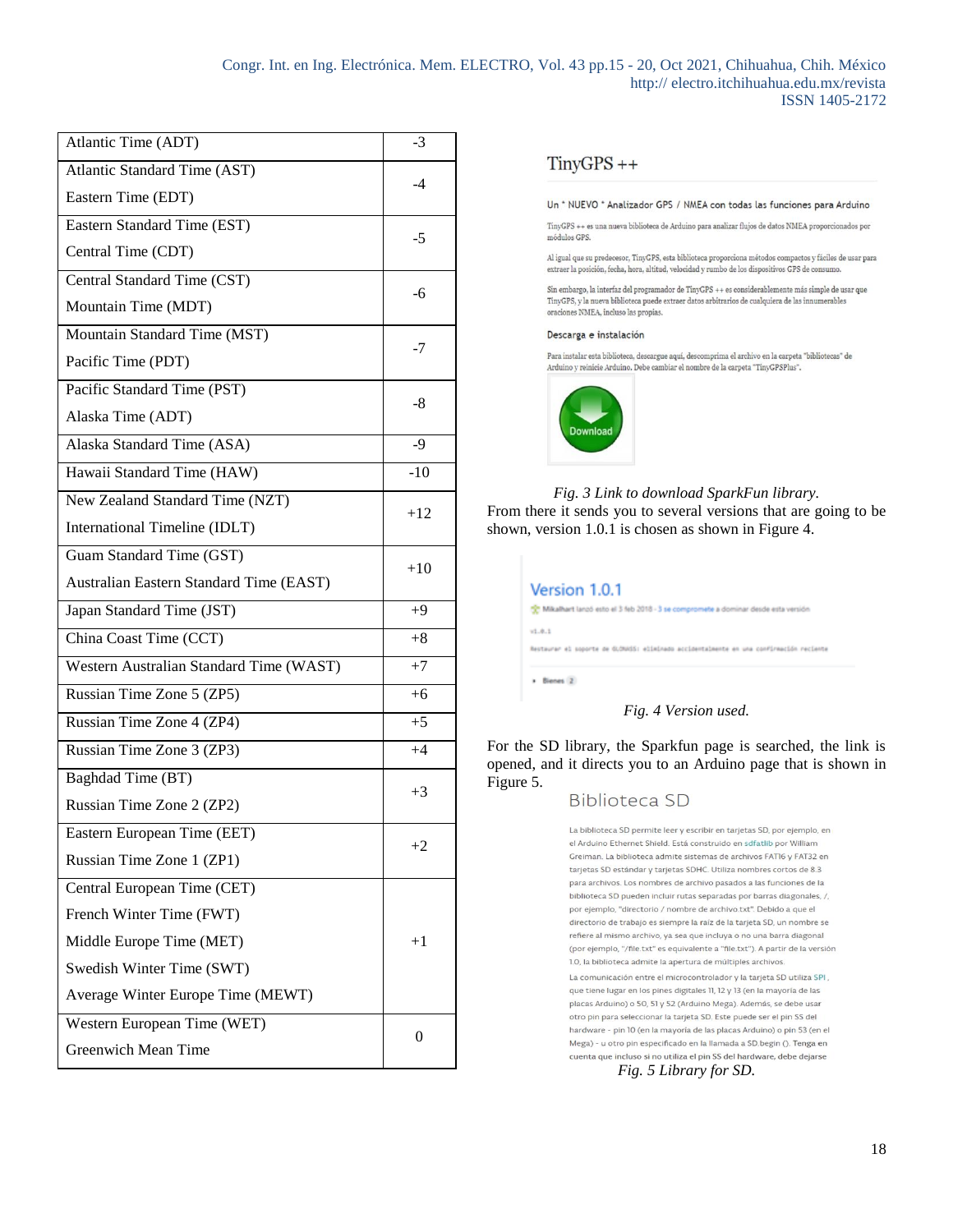## **4. RESULTS**

A program was made that uses the TinyGPS++ library to obtain the NMEA strings for position, altitude, time, and date. Below, Figure 6 shows the GPS Logger Shield connected to the Arduino UNO.



*Fig. 6 GPS Logger Shield de SparkFun.*

|    |              |           |          | Table 3 Data saved in SD. |        |         |        |            |
|----|--------------|-----------|----------|---------------------------|--------|---------|--------|------------|
|    | longitude    | latitude  | altitude | speed                     | course | date    | time   | satellites |
| 2  | $-106.81833$ | 28.431613 | 6822.18  | 0.85                      | 142.48 | 1072020 | 160635 |            |
| 3  | $-106.81832$ | 28.431563 | 6816.15  | 0.9                       | 156.41 | 1072020 | 160635 |            |
| 4  | $-106.81985$ | 28.431618 | 6820.14  | 0.88                      | 140.32 | 1072020 | 160635 | 7          |
| 5  | $-106.81757$ | 28.431819 | 6821.19  | 0.84                      | 149.25 | 1072020 | 160635 | 7          |
| 6  | $-106.81756$ | 28.431612 | 6818.18  | 0.89                      | 156.27 | 1072020 | 160635 | 7          |
|    | $-106.81655$ | 28.431314 | 6817.17  |                           | 168.47 | 1072020 | 160635 |            |
| 8  | $-106.81599$ | 28.431536 | 6823.19  | 1.2                       | 155.21 | 1072020 | 160635 |            |
| 9  | $-106.81987$ | 28.431613 | 6822.17  | 0.95                      | 140.4  | 1072020 | 160635 | 6          |
| 10 | $-106.81523$ | 28.431518 | 6820.12  | 0.89                      | 144.56 | 1072020 | 160635 | 6          |

Once the correct data is obtained from GPS, the next step is to record it on the  $\mu SD$  card. So, in addition to the TinyGPS++ library, the SD library built into Arduino is also used.

The system was used outdoors as buildings cause signal interference.

The results obtained from the system are shown in figure 7, where the obtained GPS data can be observed.